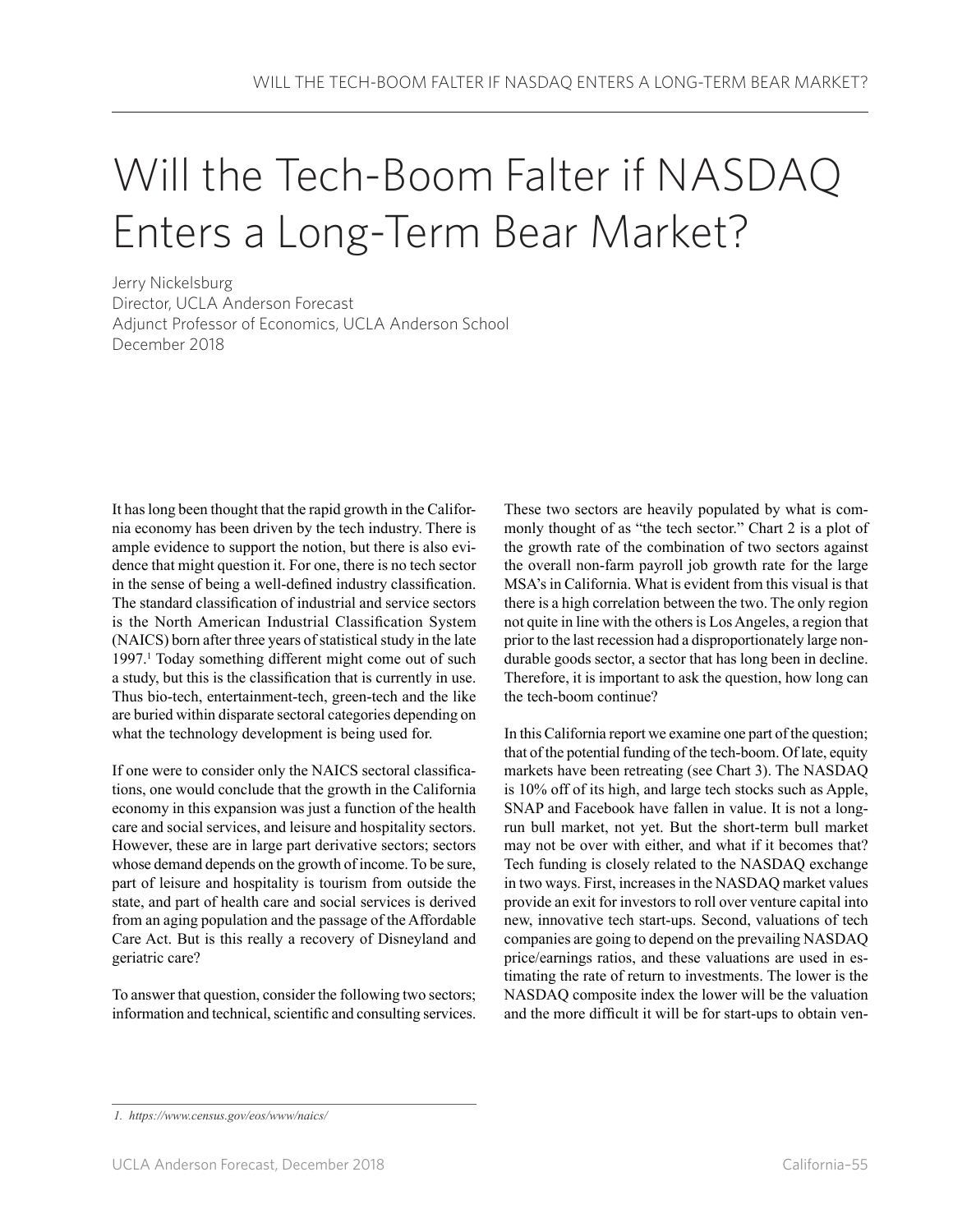## WILL THE TECH-BOOM FALTER IF NASDAQ ENTERS A LONG-TERM BEAR MARKET?

Chart 1



*Source: EDD.ca.gov, UCLA Anderson Forecast*

Chart 2

### Information & Technical & Scientific Service Jobs vs Non-Farm (Growth Rate Average 2011-2017, CA MSAs



*Source: EDD.ca.gov, UCLA Anderson Forecast*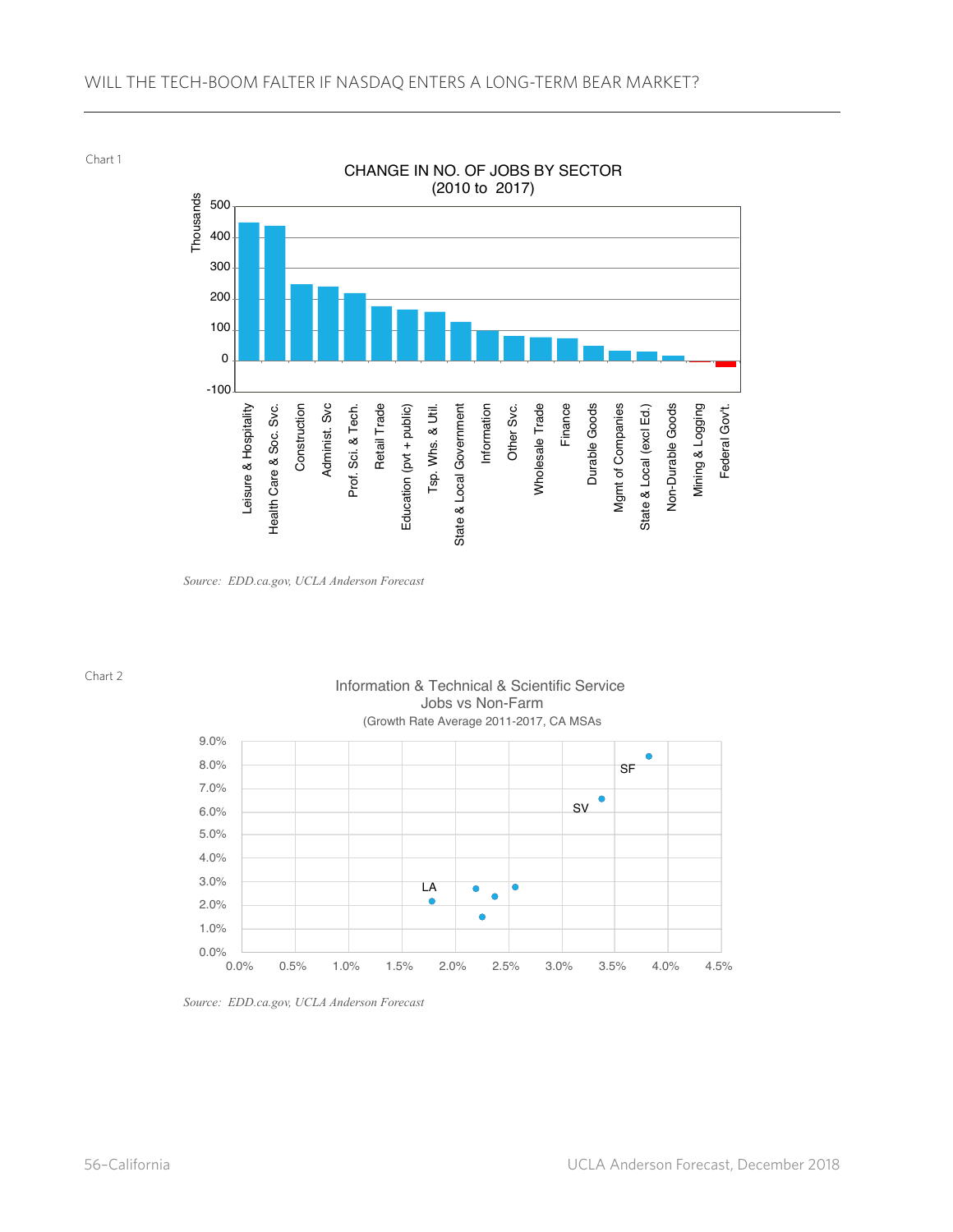



*Source: Federal Reserve Bank of St. Louis*

ture capital funding. This California report proceeds with a review of current employment trends, and then follows with some analysis of the sensitivity of venture capital funding and tech employment to changes in the NASDAQ composite index. We conclude with an update to the forecast for 2019 and 2020.

#### Employment Retrospective

Three months ago we pointed out a divergence between the employment numbers the survey of households generated and the non-farm payroll jobs numbers the survey of establishments generated . The explanation lay in tight labor markets causing firms to convert 1099 contract workers who appear in the former survey but not the latter into payroll employees in order to retain them. That correction abated slightly in the subsequent three months, and California is once again experiencing increased total employment growth.

Non-Farm Payroll employment, which measures the number of jobs, increased to 17.24 million in October and that is 11.1 percent higher than the pre-recession peak. It is also 21.5 percent higher than employment at the depths of the recession. From October 2017 to October 2018 non-farm employment increased at a 1.8% rate, slightly higher than the previous twelve months.

Total employment, which measures the number of people employed and includes farm workers and non-farm nonpayroll sole proprietors has dropped from a 2% growth rate to an October over October growth rate of only 0.6%. Thus far there is no discernable decrease in employment in agriculture from the nascent trade wars as farm jobs bounced back from an earlier temporary decline (Chart 4).

The growth in non-farm payroll jobs continues to be dominated by the health care, and leisure and hospitality sectors reflecting the demand of aging and retiring baby-boomer Californians (Chart 5). However, the spurt in payroll jobs in the past three months was driven by professional, technical and scientific services. This is one of the sectors that is heavily tech oriented. On a percentage basis (Chart 6) this sector is the fastest growing in the State. One of the risks to continued robust growth in the State is from a drying up of funding for this and other tech sectors and that is the subject of the analysis in the next section.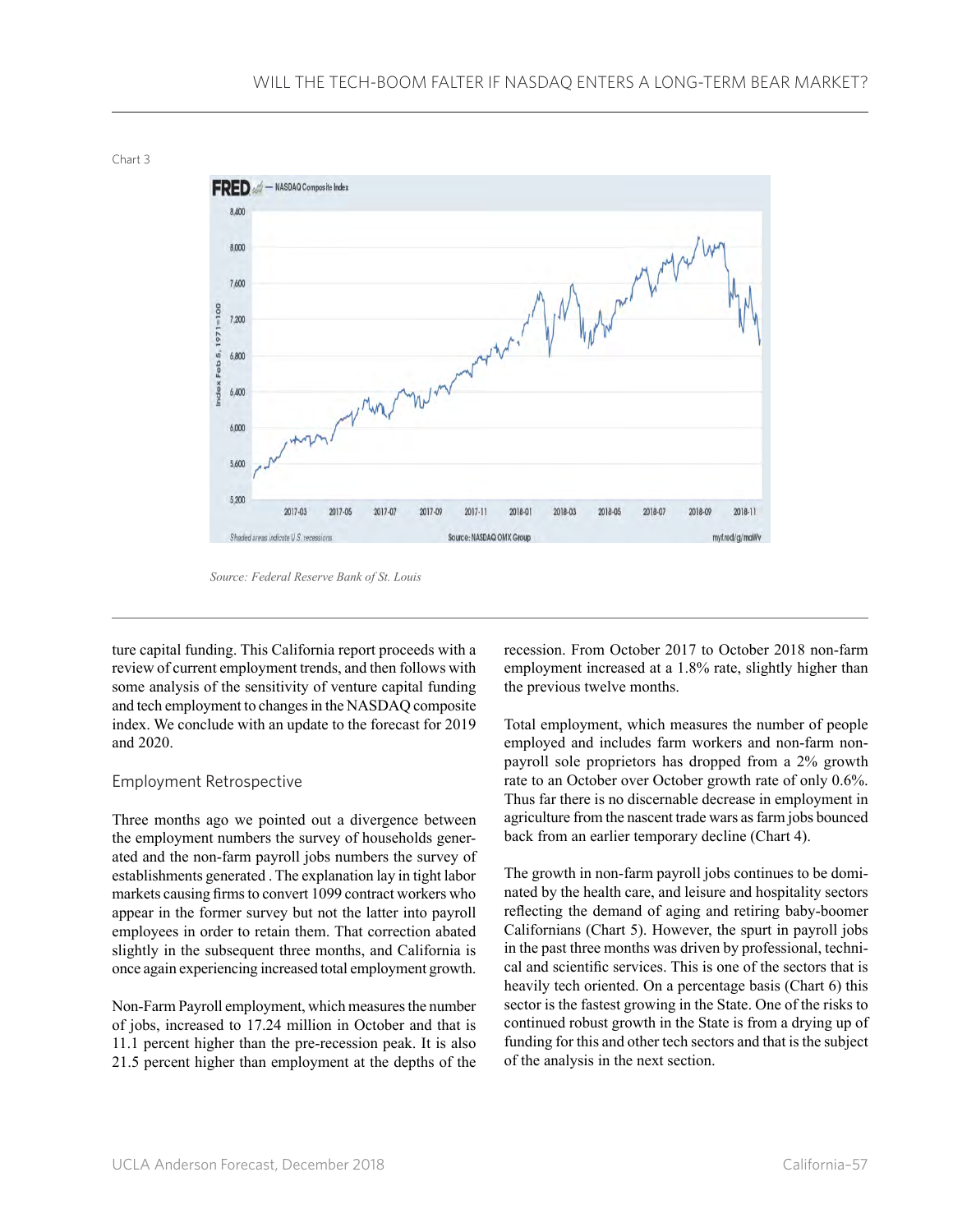



*Source: www.edd.ca.gov*



#### CHANGE IN NO. OF JOBS BY SECTOR (OCT. 2017 to OCT. 2018)



*Source: EDD.ca.gov, UCLA Anderson Forecast*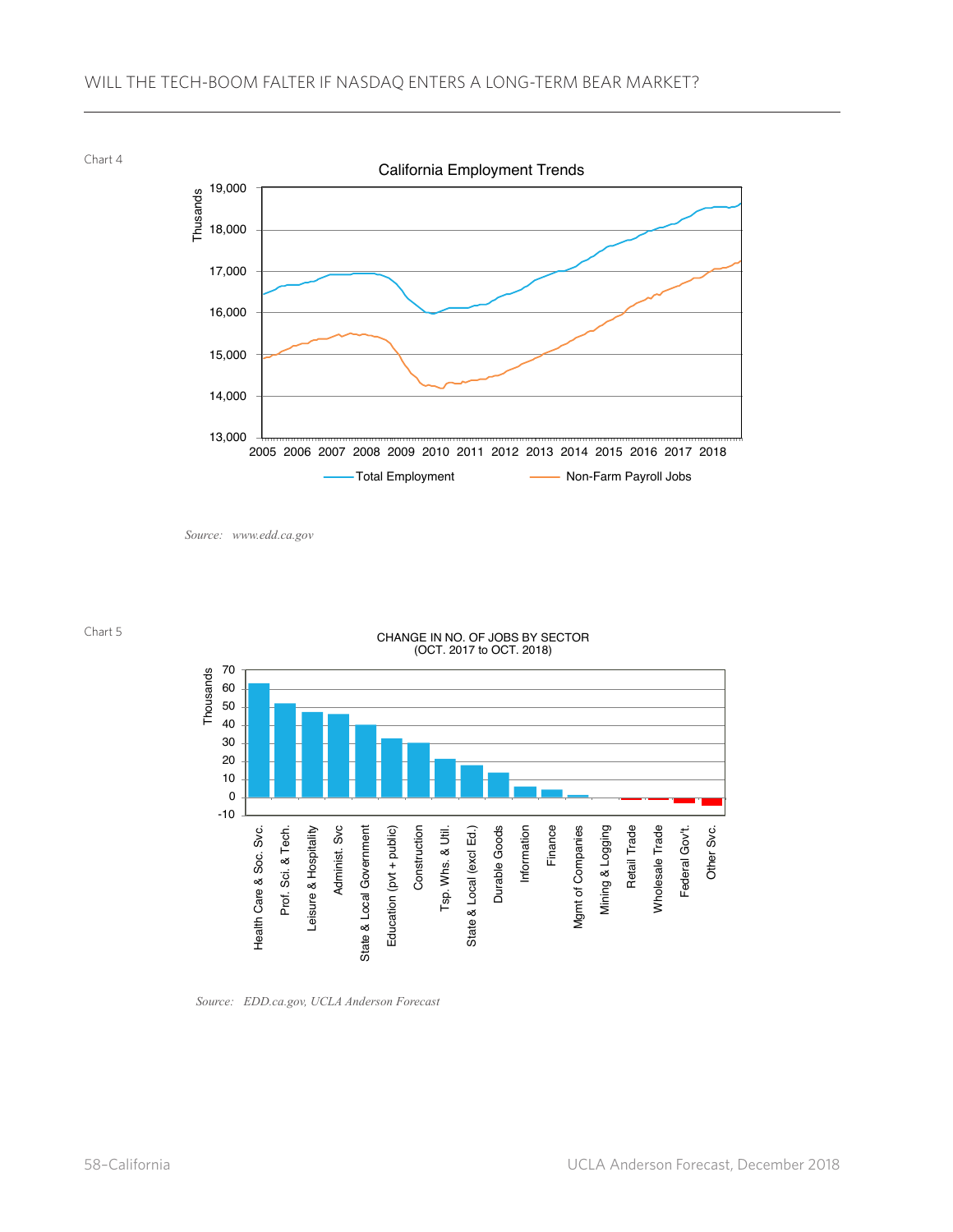Chart 6



*Source: EDD.ca.gov, UCLA Anderson Forecast*

### NASDAQ and Tech Employment

Venture capital investment in California soared through the late 1990s and into 2000. It came to a screeching halt when the dot-com bubble burst. In the decade that followed (Chart 7) investment adjusted for inflation was relatively flat. The recovery since the last recession (2008/2009) has seen a dramatic increase once again (150%). In the Bay Area tech employment growth, while still vastly higher than elsewhere, has abated of late, while real investment ought to increase in Los Angeles for the year. While venture capital is not the only source of funding for technological developments, R&D, and innovation—Alphabet funds internally for example—it is a driving force in the sector. Since the NASDAQ exchange is the equity arm of tech funding, we want to ascertain whether or not this might be considered an indicator of tech sector growth, and if so, whether it might provide signals of a slowdown in the sector in the future.

The analysis covers the period following the dot-com bubble—2001 to 2017. Both the dollar amount of venture capital and the NASDAQ composite index have an upward trend during this time. To keep the trend from distorting the analysis we focus on deviations from the trend. Since our hypothesis is that changes in the NASDAQ equity values create the conditions for growth in venture capital, we lag the NASDAQ data by one period prior to the venture capital data. Chart 8 plots those deviations (in logarithms). The correlation between the two series is .62 meaning that 62% of the variations in venture capital are captured by variations in the NASDAQ index.

The next step in ascertaining whether or not this relationship is important is to pick up the correlation between venture capital and payroll jobs in the tech sector.2 Chart 9 plots the variation once again, but this time between venture capital funding in constant dollars and payroll jobs in the tech

<sup>2.</sup> The tech sector is defined as the sum of the following NAICS sectors: software publishing; data processing, hosting and related service; telecommunications; other information services; specialized design services; computer systems design; management, scientific and technical consulting services; scientific research and development services; other professional, scientific and technical services. Note that the movie and broadcast sectors which are increasingly technology intensive are not included in this measure. It is expected that the tech part of these sectors *would exhibit the same behavior, but data does not exist to verify that expectation.*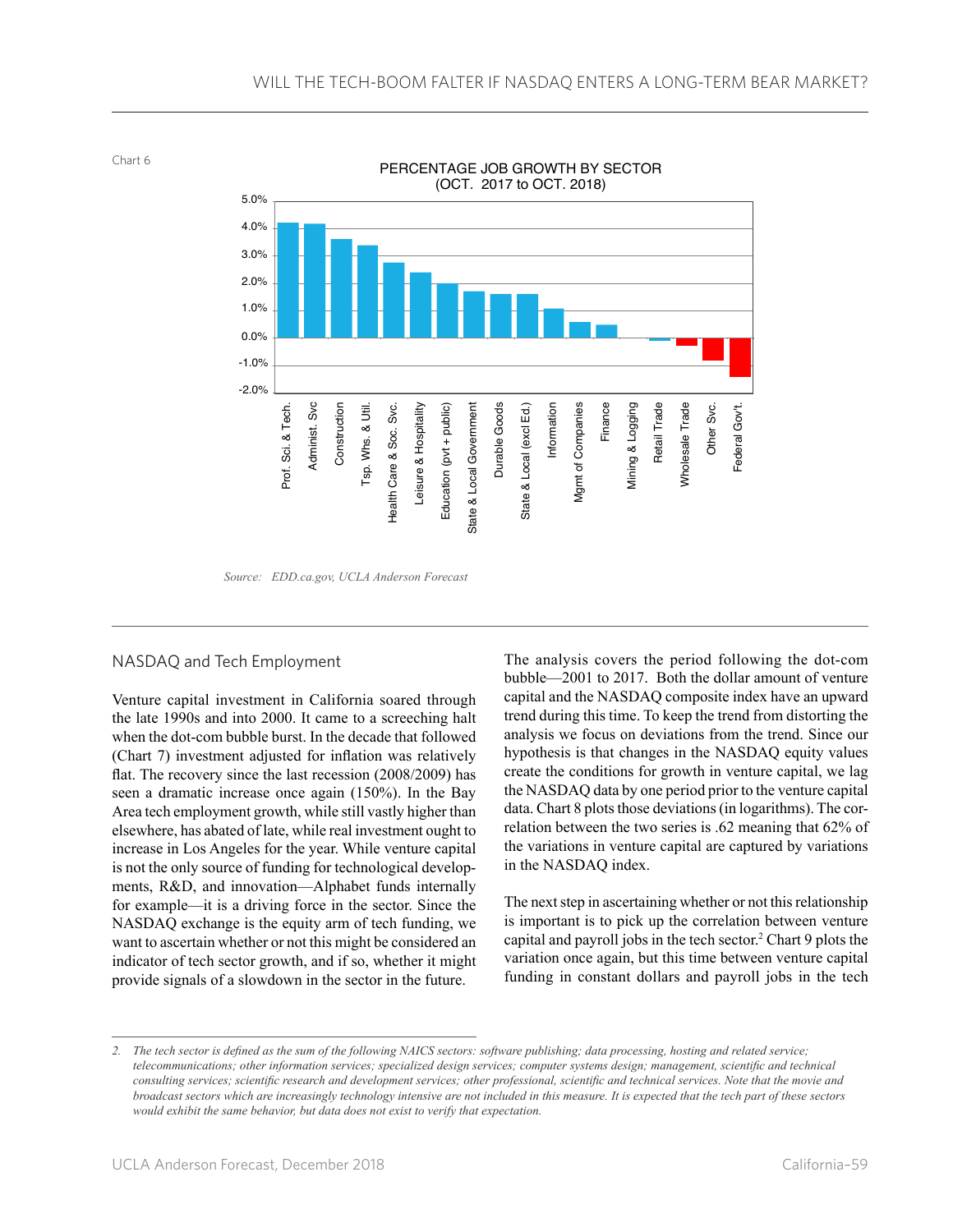sector. The correlation between the two is .8 meaning that 80% of the variation in tech employment as defined herein is associated with variation in venture capital.

These two relationships are important because they trace a linkage between an important source of funding and valuation in the tech industry and employment in the industry. As seen in the opening section of this article, employment in the tech industry has been one of the keys to the growth in California, particularly in the Bay Area.

Thus far in 2018 the NASDAQ index growth rate has not changed by much. The last two months (October and September, 2018) have seen negative growth, but the NASDAQ is not down relative to its December 2017 average (Chart 10). The lack of growth is consistent with a relatively constant growth rate in San Francisco and Silicon Valley employment through October 2018 (the lower two lines in Chart 10).

The NASDAQ is clearly not the only factor affecting Bay Area employment. In fact, there was a surge in venture funding in the 2nd and 3rd quarters of this year, however it was primarily focused on roll-over and expansion funding for late-stage company financing.<sup>3</sup> Importantly, a housing shortage in the Bay Area and continued full employment are contributory and possibly dominant factors.

However, venture capital and other start-up funding is one factor, and given that it has the greatest potential for dramatic swings, one that is important to follow. Were we to enter a long-term bear market in 2019, this would be cause



*Sources: Price Waterhouse Coopers, SiliconValleyIndicators.org, Federal Reserve Bank of St. Louis & UCL A Anderson Forecast*





Chart 9

Tech Employment vs Venture Capital Investment (2001-2017, log deviations from trend)



*Sources: Price Waterhouse Coopers, SiliconValleyIndicators.org, EDD. ca.gov & UCLA Anderson Forecast*

*3. https://www.pwc.com/us/en/moneytree-report/moneytree-report-q3-2018.pdf*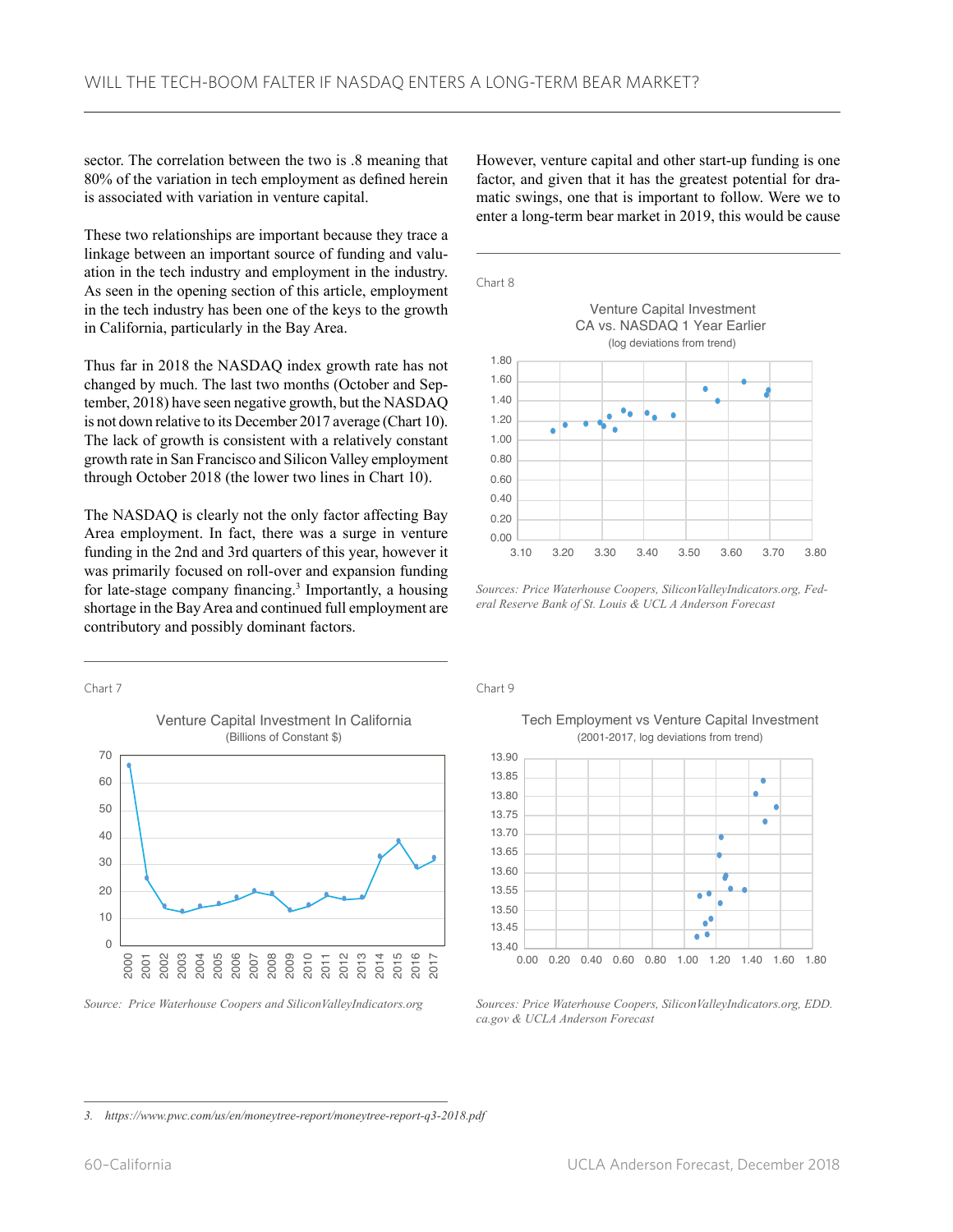Chart 10



Non-Farm Employment Growth Rates & NASDAQ Composite Index

*Sources: Federal Reserve Bank of St. Louis, EDD.ca.gov & UCLA Anderson Forecast*

for concern and it clearly represents a negative risk to the forecast. At present we do not expect that, however we have built into our forecast a slowing of growth consistent with the current NASDAQ indicators beginning to end their multi-year run-up in valuations.

The Forecast (with William Yu)

Our current forecast for 2019 and 2020 is not much changed from the September forecast as the economy has been evolving much as expected to this point. The expectation is for slowing growth, consistent with the US economy, through the forecast horizon. In part this is due to running out of workers. Though we expect positive net migration as well as natural population growth, it will not be enough to stem the trend of slowing job growth. Nevertheless, 2019 ought to see faster job growth in California than in the US as a whole.

The elevated risk we have discussed over the past year still exists. The risk to NAFTA has only partially abated. The modifications in the agreement with Mexico and Canada will have little effect on the US and on CA since the new agreement focuses on the auto industry (it will increase auto parts manufacturing in Mexico due to the North American content rules) and the dairy industry (a very small sector in California's \$2.5T economy). Of significance to California is the establishment of modern IP rules including domestic content calculations that recognize the role of software in modern autos and trucks.

Though the agreement has been signed by the executive branch of each of the three countries, it still has to be approved by the respective legislative branches. With a new congress in the US and the election in Mexico bringing AMLO to the presidency, this is not guaranteed. If the new agreement is not approved by the US Congress, the potential still exists for the Trump administration to follow through on threats to end NAFTA altogether. Therefore, this remains a forecast risk

 The risk with a trade war with China is much greater and were that to come to pass, the logistics industry—one of the fastest growing sectors in California over the last year—will be very real. The signals at the moment are quite mixed. On the one hand President Trump has vowed to increase tariffs on Chinese goods to 25% and on the other there seems to be a willingness to postpone the imposition of tariffs in hopes of obtaining a modest deal in the coming months. Our forecast is consistent with the latter. Nevertheless, this is a risk that we will keep an eye out for as it has the potential to derail the forecast.